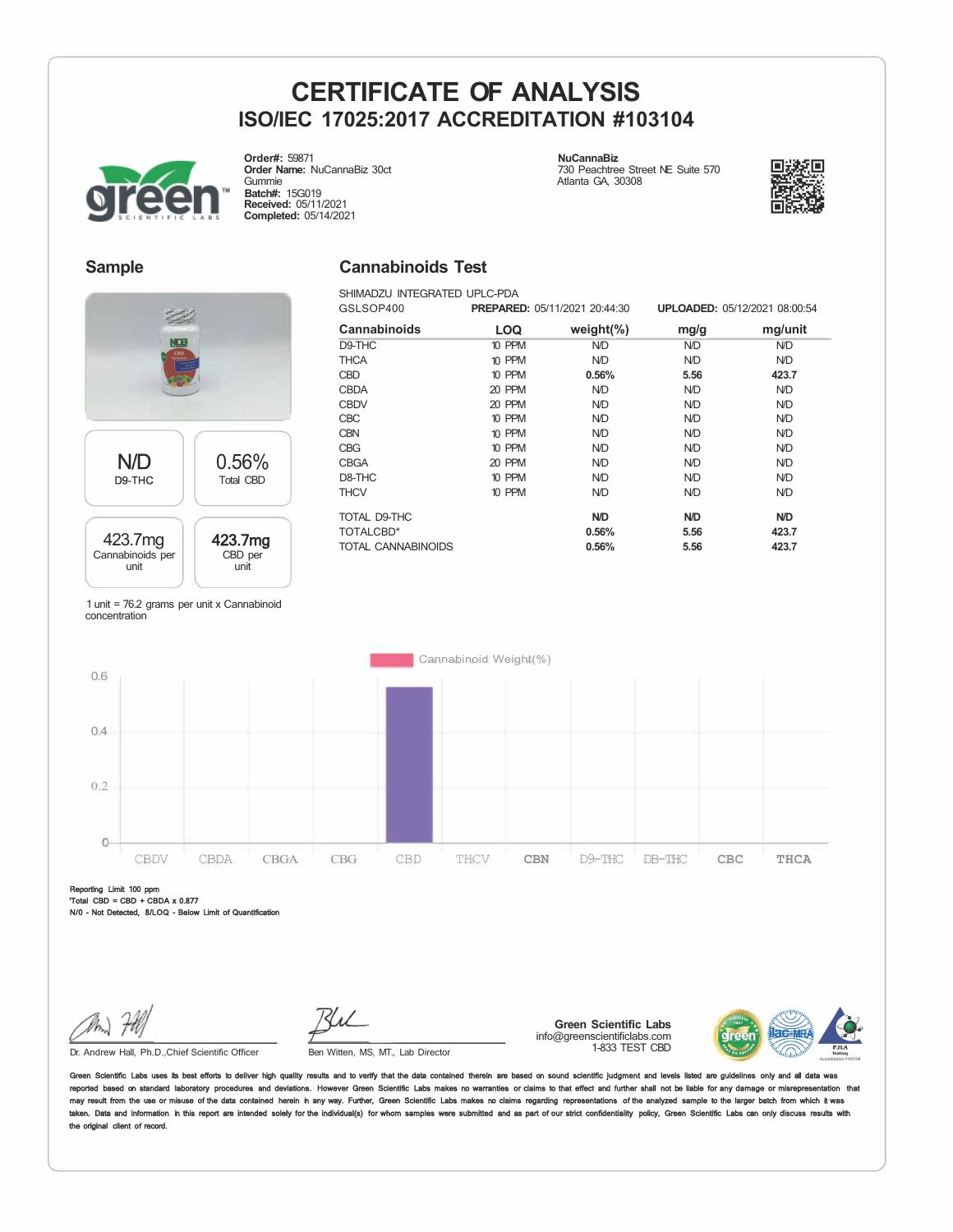

**Order#:** 59871 **Order Name:** NuCannaBiz 30ct Gummie **Batch#:** 15G019 **Received:** 05/11/2021 **Completed:** 05/14/2021

**NuCannaBiz**  730 Peachtree Street NE Suite 570 Atlanta GA, 30308



## **TERPENES: TOTAL (0.000%)**

Headspace GCMS - Shimadzu GCMS QP2020 with HS20

GSLSOP404 **Prepared:** 05/12/2021 21 :06:28 **Uploaded:** 05/13/2021 15:24:06

**Terpene Results(%) LOQ (%) LOD (%)** 

## **Terpenes Breakdown**

**Top Terpenes Results:** 



**Tested for but not present:** 

ALPHA-PINENE, CAMPHENE, BETA-MYRCENE, BETA-PINENE, 3-CARENE, ALPHA-TERPINENE, TRANS-BETA-OCIMENE, LIMONENE, P-CYMENE, CIS-BETA-OCIMENE, EUCALYPTOL, GAMMA.- TERPINENE, TERPINOLENE, LINALOOL, ISOPULEGOL, GERANIOL, CARYOPHYLLENE, HUMULENE, CIS-NEROLIDOL, TRANS-NEROLIDOL, GUAIOL, CARYOPHYLLENE OXIDE, ALPHA-BISABOLOL

Dr. Andrew Hall, Ph.D., Chief Scientific Officer Ben Witten, MS, MT., Lab Director

**Green Scientific Labs**  info@greenscientificlabs.com 1-833 TEST CBD



Green Scientific Labs uses its best efforts to deliver high quality results and to verify that the data contained therein are based on sound scientific judgment and levels listed are guidelines only reported based on standard laboratory procedures and deviations. However Green Scientific Labs makes no warranties or claims to that effect and further shall not be liable for any damage or misrepresentation that<br>may resul taken. Data and information in this report are intended solely for the individual(s) for whom samples were submitted and as part of our strict confidentiality policy, Green Scientific Labs can only discuss results with the original client of record.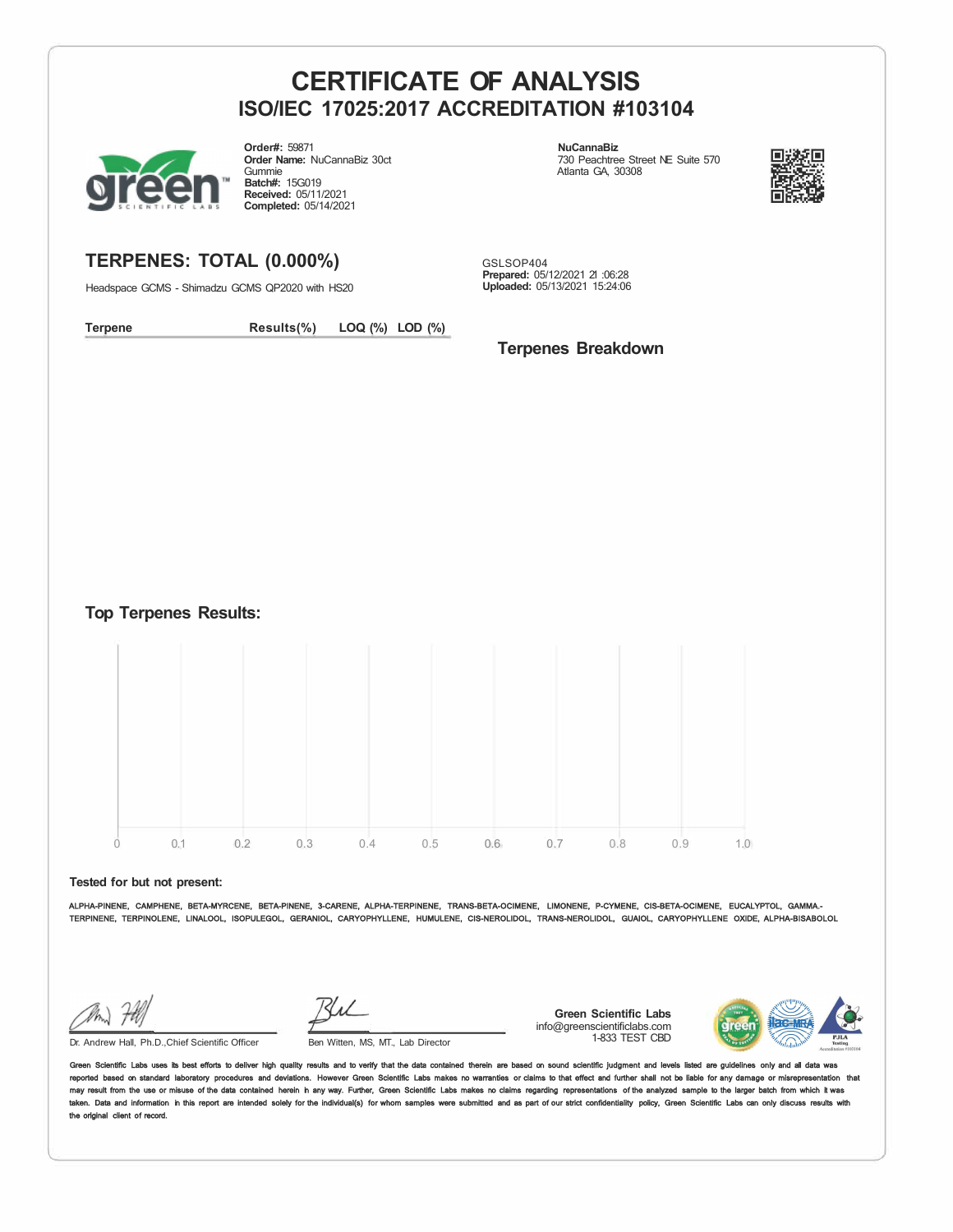Order#: 59871 Order Name: NuCannaBiz 30ct Gummie Batch#: 15G019 Received: 05/11/2021 Completed: 05/14/2021

#### NuCannaBiz 730 Peachtree Street NE Suite 570 Atlanta GA, 30308

 $\rm ii$ 

## **PESTICIDE ANALYSIS:**

#### GSLSOP401 PREPARED: 05/12/2021 20:35:33 UPLOADED: 05/13/2021 13:20:54

#### GCMS-MS - Shimadzu GCMS-TQ8040

| <b>Pesticide</b>     | <b>Action Level</b><br>(ppm) | <b>Results</b><br>(ppm) | LOQ<br>(ppm) | <b>LOD</b><br>(ppm) |
|----------------------|------------------------------|-------------------------|--------------|---------------------|
| <b>CAPTAN</b>        | 0.700                        | N/D                     | 0.003        | 0.001               |
| <b>CHLORDANE</b>     | 0.100                        | <b>ND</b>               | 0.003        | 0.001               |
| <b>CHLORFENAPYR</b>  | 0.100                        | <b>ND</b>               | 0.003        | 0.001               |
| <b>COUMAPHOS</b>     | 0.100                        | <b>ND</b>               | 0.003        | 0.001               |
| LCMS-MS - Shimadzu   | <b>LCMS-8060</b>             |                         |              |                     |
| <b>Pesticide</b>     | <b>Action Level</b>          | <b>Results</b>          | LOQ          | <b>LOD</b>          |
|                      | (ppm)                        | (ppm)                   | (ppm)        | (ppm)               |
| <b>ABAMECTIN 81A</b> | 0.100                        | ND                      | 0.005        | 0.001               |
| <b>ACEPHATE</b>      | 0.100                        | ND                      | 0.001        | 0.001               |
| <b>ACEQUINOCYL</b>   | 0.100                        | ND                      | 0.001        | 0.001               |
| <b>ACETAMIPRID</b>   | 0.100                        | ND                      | 0.005        | 0.001               |
| <b>ALDICARB</b>      | 0.100                        | <b>ND</b>               | 0.005        | 0.001               |
| <b>AZOXYSTROBIN</b>  | 0.100                        | ND                      | 0.001        | 0.001               |
| <b>BIFENAZATE</b>    | 0.100                        | ND                      | 0.005        | 0.001               |
| <b>BIFENTHRIN</b>    | 3.000                        | ND                      | 0.005        | 0.001               |
| <b>BOSCALID</b>      | 0.100                        | ND                      | 0.005        | 0.001               |

CARBARYL 0.500 N/D 0.003 0.001 CARBOFURAN 0.100 N/D 0.001 0.001 CHLORANTRANILIPROLE 10.000 ND 0.005 0.005<br>CHLORPYRIFOS 0.100 ND 0.001 0.001

CLOFENTEZINE 0.100 N/D 0.001 0.001 DAMINOZIDE 0.100 N/D 0.005 0.001 DIAZINON 0.100 N/D 0.001 0.001 DICHLORVOS 0.100 N/D 0.005 0.001 DIMETHOATE 0.100 N/D 0.001 0.001 DIMETHOMORPH 2.000 N/D 0.005 0.001 ETHOPROPHOS 0.100 N/D 0.001 0.001 ETOFENPROX 0.100 N/D 0.001 0.001 ETOXAZOLE 0.100 N/D 0.010 0.005 FENHEXAMID 0.100 N/D 0.005 0.001 FENOXYCARB 0.100 N/D 0.005 0.001 FENPYROXIMATE 0.100 N/D 0.001 0.001 FIPRONIL 0.100 N/D 0.003 0.001 FLONICAMID 0.100 N/D 0.025 0.010 FLUDIOXONIL 0.100 N/D 0.003 0.001 HEXYTHIAZOX 0.100 N/D 0.005 0.001

CHLORPYRIFOS 0.100 N/D

| Pesticide                      | <b>Action Level Results LOQ</b><br>(ppm) | $(ppm)$ (ppm) $(ppm)$ |       | LOD   |
|--------------------------------|------------------------------------------|-----------------------|-------|-------|
| CYFLUTHRIN                     | 2.000                                    | <b>ND</b>             | 0.003 | 0.001 |
| <b>CYPERMETHRIN</b>            | 1.000                                    | <b>ND</b>             | 0.003 | 0.001 |
| PARATHION-METHYL               | 0.100                                    | <b>ND</b>             | 0.003 | 0.001 |
| <b>PENTACHLORONITROBENZENE</b> | 0.100                                    | <b>ND</b>             | 0.003 | 0.001 |

| <b>Pesticide</b>       | <b>Action Level</b> | <b>Results</b> | <b>LOQ</b> | <b>LOD</b> |
|------------------------|---------------------|----------------|------------|------------|
|                        | (ppm)               | (ppm)          | (ppm)      | (ppm)      |
| <b>IMIDACLOPRID</b>    | 5.000               | <b>ND</b>      | 0.005      | 0.001      |
| <b>KRESOXIM-METHYL</b> | 0.100               | <b>ND</b>      | 0.010      | 0.005      |
| <b>MALATHION</b>       | 0.500               | <b>ND</b>      | 0.005      | 0.001      |
| <b>METALAXYL</b>       | 2.000               | <b>ND</b>      | 0.001      | 0.001      |
| <b>METHIOCARB</b>      | 0.100               | <b>ND</b>      | 0.005      | 0.001      |
| <b>METHOMYL</b>        | 1.000               | <b>ND</b>      | 0.001      | 0.001      |
| <b>MEVINPHOS</b>       | 0.100               | <b>ND</b>      | 0.001      | 0.001      |
| <b>MYCLOBUTANIL</b>    | 0.100               | <b>ND</b>      | 0.005      | 0.001      |
| <b>NALED</b>           | 0.100               | <b>ND</b>      | 0.005      | 0.001      |
| <b>OXAMYL</b>          | 0.500               | <b>ND</b>      | 0.001      | 0.001      |
| <b>PACLOBUTRAZOL</b>   | 0.100               | <b>ND</b>      | 0.005      | 0.001      |
| <b>PERMETHRINS</b>     | 0.500               | <b>ND</b>      | 0.005      | 0.001      |
| PHOSMET                | 0.100               | <b>ND</b>      | 0.005      | 0.001      |
| <b>PIPERONYL</b>       | 3.000               | <b>ND</b>      | 0.001      | 0.001      |
| <b>BUTOXIDE</b>        |                     |                |            |            |
| <b>PRALLETHRIN</b>     | 0.100               | <b>ND</b>      | 0.005      | 0.005      |
| <b>PROPICONAZOLE</b>   | 0.100               | <b>ND</b>      | 0.010      | 0.005      |
| <b>PROPOXUR</b>        | 0.100               | <b>ND</b>      | 0.001      | 0.001      |
| <b>PYRETHRINS</b>      | 0.500               | <b>ND</b>      | 0.005      | 0.005      |
| (PYRETHRIN<br>- D      |                     |                |            |            |
| <b>PYRIDABEN</b>       | 0.100               | <b>ND</b>      | 0.005      | 0.001      |
| <b>SPINETORAM</b>      | 0.100               | <b>ND</b>      | 0.001      | 0.001      |
| <b>SPINOSAD</b>        | 0.100               | <b>ND</b>      | 0.001      | 0.001      |
| <b>SPIROMESIFEN</b>    | 0.100               | <b>ND</b>      | 0.005      | 0.001      |
| SPIROTETRAMAT          | 0.100               | <b>ND</b>      | 0.001      | 0.001      |
| <b>SPIROXAMINE</b>     | 0.100               | <b>ND</b>      | 0.001      | 0.001      |
| TEBUCONAZOLE           | 0.100               | <b>ND</b>      | 0.005      | 0.001      |
| <b>THIACLOPRID</b>     | 0.100               | <b>ND</b>      | 0.001      | 0.001      |
| THIAMETHOXAM           | 5.000               | <b>ND</b>      | 0.001      | 0.001      |
| <b>TRIFLOXYSTROBIN</b> | 0.100               | <b>ND</b>      | 0.001      | 0.001      |

IMAZALIL 0.100 N/D 0.005 0.001 NID = Not Detected, AILOQ = Above LOQ Level, BILOQ = Below LOQ Level, BILOD = Below LOD Level

the original client of record.

Green Scientific Labs info@greenscientificlabs.com 1-833 TEST CBD



Dr. Andrew Hall, Ph.D.,Chief Scientific Officer Ben Witten, MS, MT., Lab Director

Green Scientific Labs uses its best efforts to deliver high quality results and to verify that the data contained therein are based on sound scientific judgment and levels listed are guidelines only and all d reported based on standard laboratory procedures and deviations. However Green Scientific Labs makes no warranties or claims to that effect and further shall not be liable for any damage or misrepresentation that<br>may resul taken. Data and information in this report are intended solely for the individual(s) for whom samples were submitted and as part of our strict confidentiality policy, Green Scientific Labs can only discuss results with



 $\bigcup_{i\in\mathbb{Z}}\bigl[\bigcup_{i\in\mathbb{Z}}\bigl]\bigl]$  .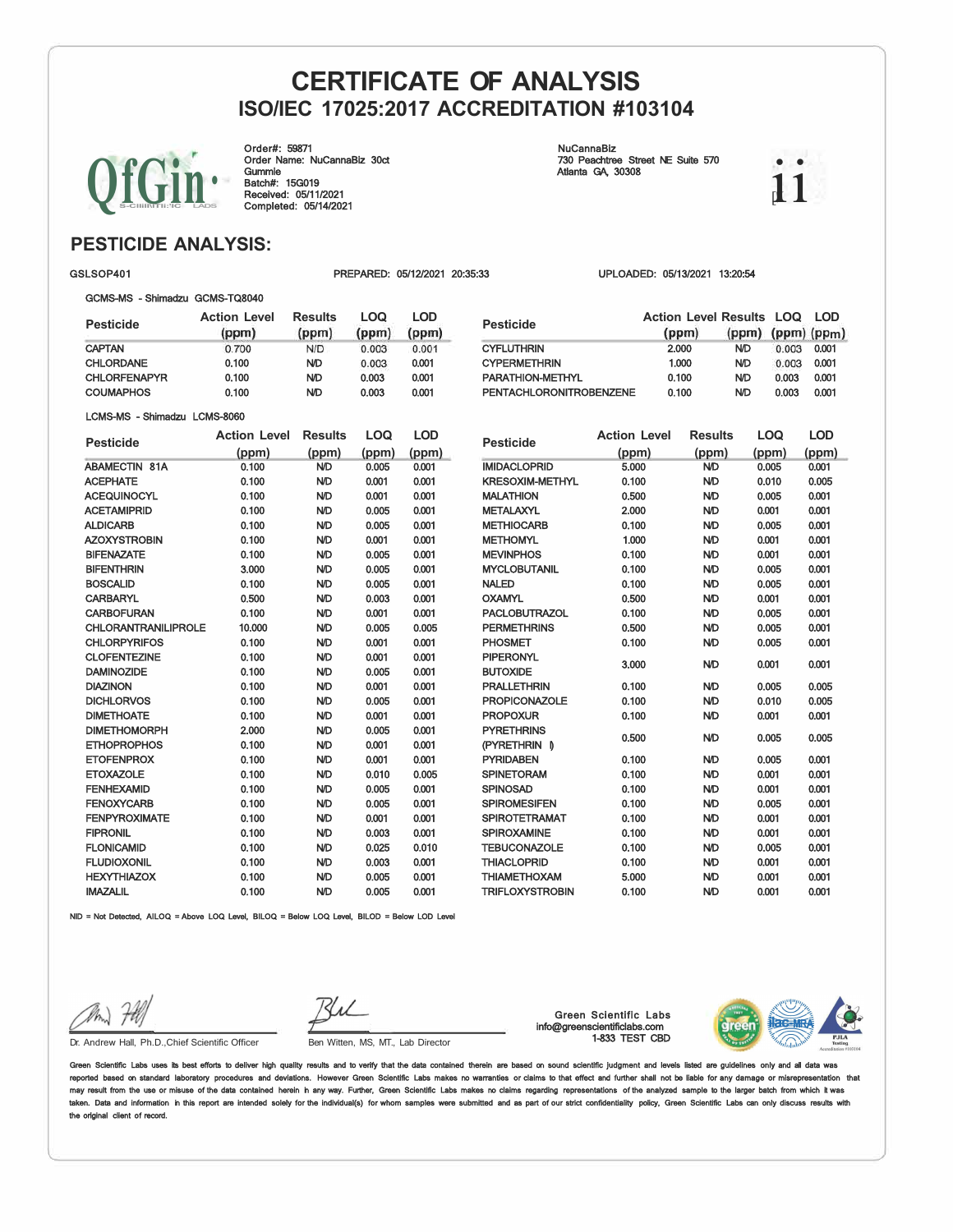

Order#: 59871 Order Name: NuCannaBiz 30ct Gummie Batch#: 15G019 Received: 05/11/2021 Completed: 05/14/2021

NuCannaBiz 730 Peachtree Street NE Suite 570 Atlanta GA, 30308



## **RESIDUAL SOLVENTS:**

Headspace GCMS - Shimadzu GCMS QP2020 with HS20

GSLSOP405 Prepared: 05/12/2021 14:09:21 Uploaded: 05/13/2021 20:09:02

| <b>Residual Solvent</b>   | Action Level (ppm) | Results (ppm) | LOQ(ppm) | LOD(ppm) |
|---------------------------|--------------------|---------------|----------|----------|
| 1, 1-DICHLOROETHENE       | 8                  | <b>ND</b>     | 0.63     | 0.63     |
| 1.2- DICHLOROETHANE       | $\overline{2}$     | <b>ND</b>     | 0.12     | 0.02     |
| <b>ACETONE</b>            | 5,000              | <b>ND</b>     | 140      | 20       |
| <b>ACETONITRILE</b>       | 410                | <b>ND</b>     | 25       |          |
| <b>BENZENE</b>            |                    | <b>ND</b>     |          | 0.5      |
| <b>BUTANE</b>             | 5,000              | <b>ND</b>     | 50       | 10       |
| <b>CHLOROFORM</b>         |                    | <b>N/D</b>    |          | 0.5      |
| CIS 1,2-DICHLOROETHENE    | 5                  | <b>ND</b>     | 0.73     | 0.18     |
| <b>ETHANOL</b>            | 5,000              | <b>B/LOQ</b>  | 140      | 20       |
| ETHYL ACETATE             | 5,000              | <b>ND</b>     | 140      | 20       |
| ETHYL ETHER               | 5,000              | <b>ND</b>     | 140      | 20       |
| ETHYLENE OXIDE            |                    | <b>ND</b>     | 0        | 0        |
| <b>ISOPROPYL ALCOHOL</b>  | 5,000              | <b>ND</b>     | 140      | 20       |
| <b>METHANOL</b>           | 3,000              | <b>ND</b>     | 100      | 20       |
| <b>METHYLENE CHLORIDE</b> | 125                | <b>ND</b>     | 0.15     | 0.15     |
| <b>N-HEPTANE</b>          | 5,000              | <b>ND</b>     | 140      | 20       |
| <b>N-HEXANE</b>           | 290                | <b>ND</b>     | 18       | 10       |
| <b>PENTANE</b>            | 5,000              | <b>ND</b>     | 140      | 20       |
| <b>PROPANE</b>            | 5,000              | <b>ND</b>     | 20       |          |
| <b>TOLUENE</b>            | 890                | <b>ND</b>     | 53       |          |
| TRANS 1,2-DICHLOROETHENE  | 5                  | <b>ND</b>     | 0.73     | 0.18     |
| <b>TRICHLOROETHENE</b>    |                    | <b>ND</b>     |          | 0.5      |
| <b>XYLENES</b>            | 150                | <b>ND</b>     | 130      | 20       |

Ru

Dr. Andrew Hall, Ph.D., Chief Scientific Officer Ben Witten, MS, MT., Lab Director

Green Scientific Labs info@greenscientificlabs.com 1-833 TEST CBD



Green Scientific Labs uses its best efforts to deliver high quality results and to verify that the data contained therein are based on sound scientific judgment and levels listed are guidelines only and all d reported based on standard laboratory procedures and deviations. However Green Scientific Labs makes no warranties or claims to that effect and further shall not be liable for any damage or misrepresentation that<br>may resul taken. Data and information in this report are intended solely for the individual(s) for whom samples were submitted and as part of our strict confidentiality policy, Green Scientific Labs can only discuss results with the original client of record.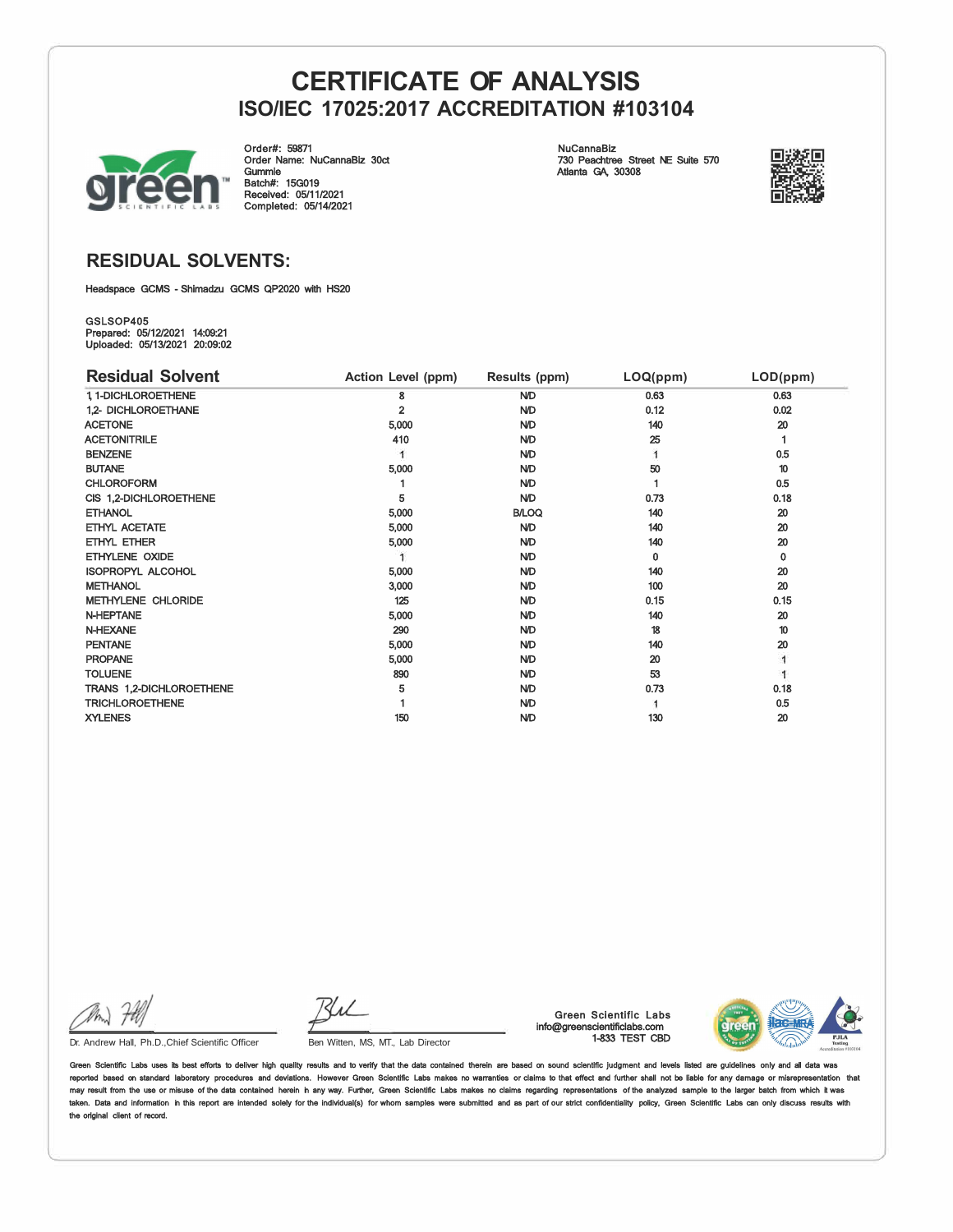

Order#: 59871 Order Name: NuCannaBiz 30ct Gummie Batch#: 15G019 Received: 05/11/2021 Completed: 05/14/2021

NuCannaBiz 730 Peachtree Street NE Suite 570 Atlanta GA, 30308



PCR - Agilent AriaMX

## **MICROBIAL ANALYSIS:**

**Microbial Analysis:** Microbial Analysis GSL SOP 406 Prepared: 05/12/2021 21:30:17 Uploaded: 08/13/2021 17:50:52

| PCR - Agilent AriaMX            |            |                    |                    |                                     |                                      |                                |             |
|---------------------------------|------------|--------------------|--------------------|-------------------------------------|--------------------------------------|--------------------------------|-------------|
| Test                            | <b>SOP</b> | <b>Test Method</b> | <b>Device Used</b> | <b>LOD</b>                          | Allowable<br>Criteria                | <b>Actual Result Pass/Fail</b> |             |
| <b>ASPERGILLUS FUMIGATUS***</b> | 406.01     | <b>USP 61/62t</b>  | <b>ARIAMXPCR</b>   | 1 CFU/G**                           | <b>DETECT/NOT</b><br><b>DETECTED</b> | <b>NOT DETECTED</b>            | <b>PASS</b> |
| <b>ASPERGILLUS TERREUS***</b>   | 406.01     | <b>USP 61/62t</b>  | <b>ARIAMXPCR</b>   | 1 CFU/G**                           | <b>DETECT/NOT</b><br><b>DETECTED</b> | <b>NOT DETECTED</b>            | <b>PASS</b> |
| <b>ASPERGILLUS FLAVUS***</b>    | 406.01     | <b>USP 61/62t</b>  | <b>ARIAMXPCR</b>   | 1 CFU/G**                           | <b>DETECT/NOT</b><br><b>DETECTED</b> | <b>NOT DETECTED</b>            | <b>PASS</b> |
| <b>ASPERGILLUS NIGER***</b>     | 406.01     | <b>USP 61/62t</b>  | <b>ARIAMXPCR</b>   | 1 CFU/G**                           | <b>DETECT/NOT</b><br><b>DETECTED</b> | <b>NOT DETECTED</b>            | <b>PASS</b> |
| STEC E COLI*                    | 406.01     | <b>USP 61/62t</b>  | <b>ARIAMXPCR</b>   | 1 CFU/G**                           | <b>DETECT/NOT</b><br><b>DETECTED</b> | <b>NOT DETECTED</b>            | <b>PASS</b> |
| SALMONELLA*                     | 406.01     | <b>USP 61/62t</b>  | <b>ARIAMXPCR</b>   | 1 CFU/G**                           | <b>DETECT/NOT</b><br><b>DETECTED</b> | <b>NOT DETECTED</b>            | <b>PASS</b> |
| TOTAL YEAST AND MOLD            | 406.01     | <b>USP 61/62t</b>  | <b>ARIAMXPCR</b>   | CFU/G BY<br><b>SAMPLE</b><br>TYPE** | 10,000 CFU/G                         | <b>NOT DETECTED</b>            | <b>PASS</b> |
| AEROBIC BACTERIA COUNT          | 406.01     | <b>USP 61/62t</b>  | <b>ARIAMXPCR</b>   | CFU/G BY<br><b>SAMPLE</b><br>TYPE** | 100,000 CFU/G                        | <b>NOT DETECTED</b>            | <b>PASS</b> |
| <b>ENTEROBACTERIACEAE</b>       | 406.01     | <b>USP 61/62t</b>  | <b>ARIAMXPCR</b>   | CFU/G BY<br><b>SAMPLE</b><br>TYPE** | 1,000CFU/G                           | <b>NOT DETECTED</b>            | <b>PASS</b> |
| <b>COLIFORM</b>                 | 406.01     | <b>USP 61/62t</b>  | <b>ARIAMXPCR</b>   | CFU/G BY<br><b>SAMPLE</b><br>TYPE** | 1,000CFU/G                           | <b>NOT DETECTED</b>            | <b>PASS</b> |

t USP 61 (enumeration of bacteria TAC, TYM, and ENT/Colifomi), USP 62 (identifying specific species E.coli Aspergilius etc)<br>\* STEC and Salmonella run as Multiplex<br>.. CFU/g Calculation based on Gummy matrix

... Flavus = 2 Copies of ONA/ Fumigatis = 2 Copies of ONA Niger = 20 Copies of ONA/ Temis = 10 copies of ONA

Dr. Andrew Hall, Ph.D.,Chief Scientific Officer Ben Witten, MS, MT, Lab Director

Green Scientific Labs info@greenscientificlabs.com 1-833 TEST CBD



Green Scientific Labs uses its best efforts to deliver high quality results and to verify that the data contained therein are based on sound scientific judgment and levels listed are guidelines only and all da reported based on standard laboratory procedures and deviations. However Green Scientific Labs makes no warranties or claims to that effect and further shall not be liable for any damage or misrepresentation that<br>may resul taken. Data and information in this report are intended solely for the individual(s) for whom samples were submitted and as part of our strict confidentiality policy, Green Scientific Labs can only discuss results with the original client of record.